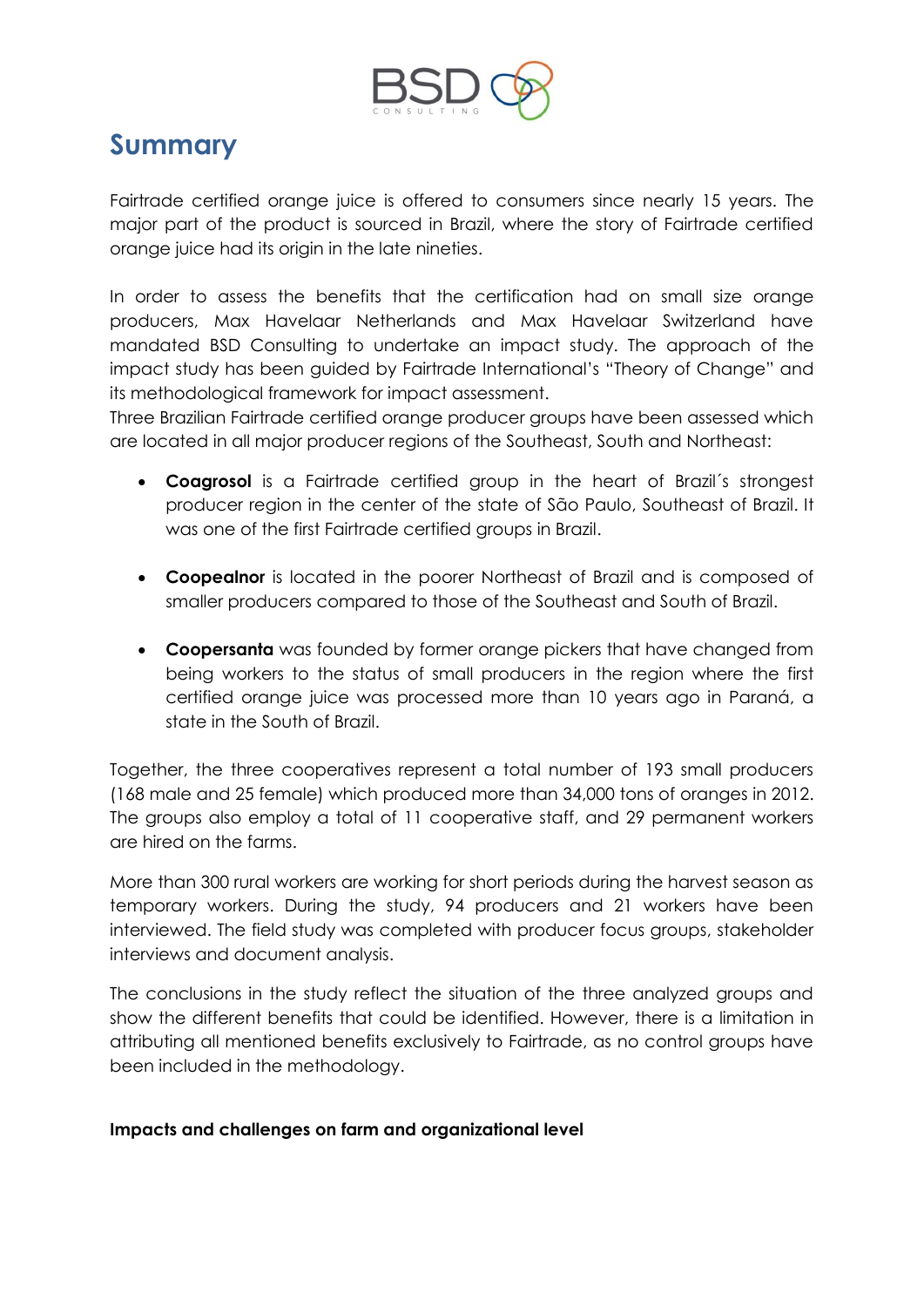

The quantitative data collected in the survey confirmed a series of positive developments that can to a great extent be attributed to Fairtrade<sup>1</sup>. On the level of producers and their organizations the research data showed that Fairtrade:

- $\checkmark$  Accelerated economic growth and created higher income for the majority of producers.
- $\checkmark$  Had a positive impact on the quality of life of producers and their families by strengthening their capacity to invest in education and housing improvements.
- $\checkmark$  Reduced volatility due to the quaranteed minimum price and enabled sales for small producers because of strong and long term relationships with their Fairtrade buyers, even in difficult market circumstances.
- $\checkmark$  Helped the small producers to survive in a concentrated market and to maintain their properties in activity, while a significant number of non-certified small orange producers have lost their business and were forced to switch to other crops such as sugar cane.
- $\checkmark$  Provided strong market linkages and market partnerships which also attracted and continue to attract other partner organizations that offer training and financing to the certified groups.
- $\checkmark$  Promoted trust of producers in their organizations by increasing quality of cooperative governance and transparency.
- $\checkmark$  Supported enforcement of labour laws and safety regulations and reduced risk of non-compliances thanks to the implementation of strong internal control systems which are required by the Fairtrade certification standard.
- $\checkmark$  Helped to reduce use of pesticides in the properties and increased environmental and occupational health and safety.

Stakeholders and cooperative management in some cases even stated that participation in the Fairtrade market was decisive for their economic survival as producers and that without the certification many of them would have left their business and rented out their land for sugar cane or other productions.

Although positive impacts of Fairtrade are prevalent in the collected data, some major challenges need to be addressed by Fairtrade and its affiliated organizations:

1

 $1$  The above mentioned restriction that causality of the benfits is not exclusively linked to Fairtrade applies for all listed conclusions, as no control groups have been analyzed.